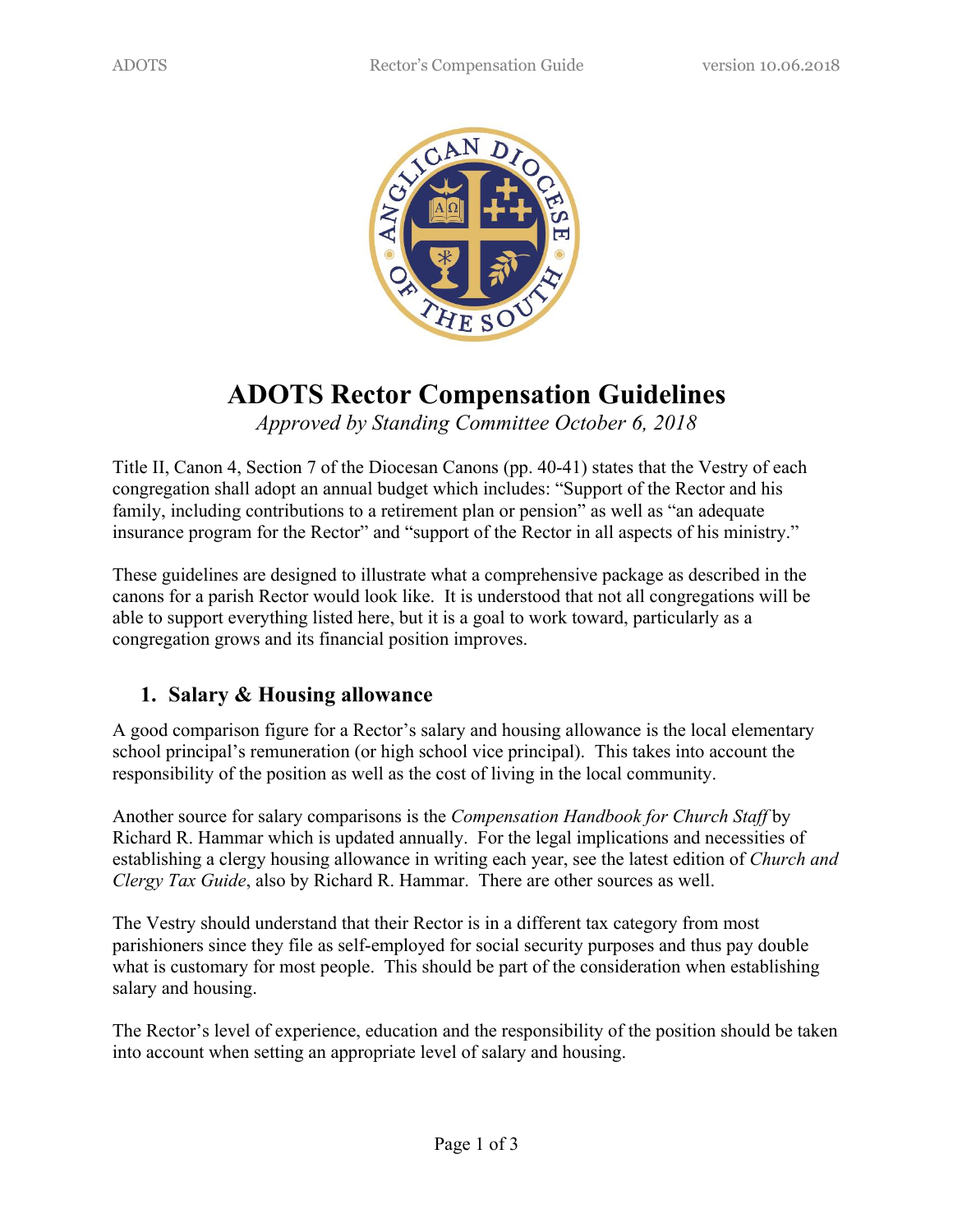If a parsonage is provided, the fact that the Rector will not be accruing equity in a home during their tenure should be taken into consideration.

A mandatory annual cost-of-living adjustment should be built into the hiring agreement. The annual Social Security COLA is a good standard.

If the Rector is required to relocate to accept a new position in the parish, the receiving congregation should provide for the cost of the move.

# **2. Insurance**

All full-time Rectors on staff in our parishes should have comprehensive medical coverage for themselves and their family. This is available through the ACNA and elsewhere.

It is recommended that dental and vision coverage be included as well.

Additional consideration may also be given for life insurance and/or disability insurance.

## **3. Retirement Account**

Congregations should contribute to a 401k or similar retirement plan on behalf of the full-time Rector. A reasonable standard is 10-15% of salary & housing (although a 5%/5% matching arrangement may be acceptable given the financial situation of the parish). The ACNA has a retirement plan which clergy may join (http://anglicanchurch.net/). Congregations may make other arrangements for a retirement plan as appropriate to their situation.

# **4. Holiday and Vacation Time**

Rectors are in need of rest every bit as much as their parishioners. Eight to twelve designated Holidays should be provided. Comp days should be given in cases where holidays fall on dates where services are required to be held. A minimum list would include:

> New Year's Day Easter Monday Memorial Day The 4<sup>th</sup> of July Labor Day Thanksgiving Day & the day after The day after Christmas

Other holidays depending on local observance might include MLK day and President's day. Consideration for Rectors with school-aged children should be made for holidays observed by the local school district.

Four weeks of annual paid vacation is the standard for Diocesan clergy. Additional benefits may be offered including maternity/paternity leave, sick days or personal days. No less than one day off per week, and preferably two when possible, should be provided by the congregation.